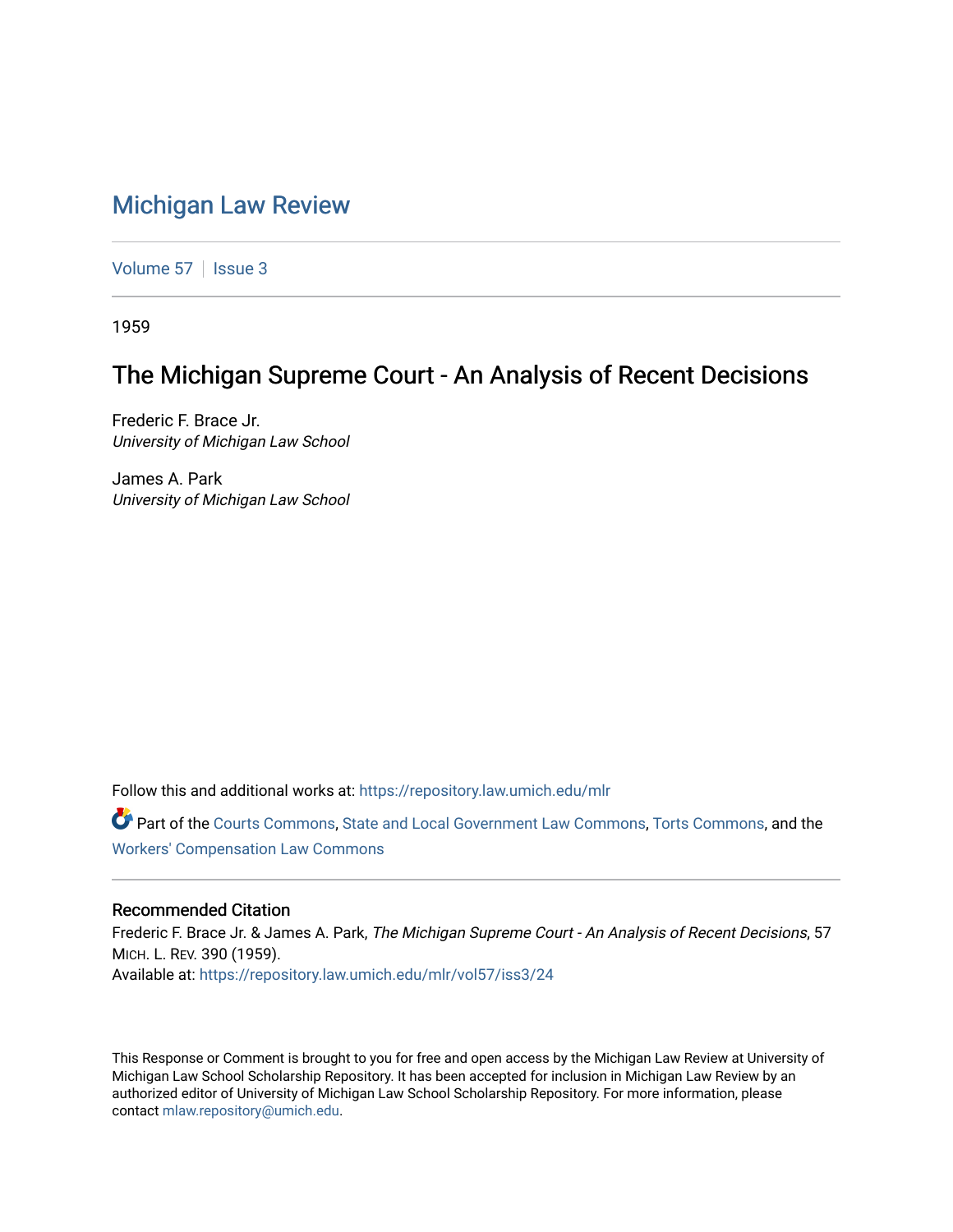### **COMMENTS**

THE MICHIGAN SUPREME COURT-AN ANALYSIS OF RECENT DECISIONs-"This is the Supreme Court of Michigan speaking, the possessor of all the historic powers of law and equity, the keeper of the conscience of our sovereign people, a constitutional court of plenary powers, not a legislative court of enfeebled and circumscribed jurisdiction."1 These words of Justice Talbot Smith seem to epitomize the attitude of the present majority toward the role of the Michigan Supreme Court as a court of last resort. It is the purpose of this comment to attempt to determine and evaluate just what the court's role has been. Attention will be directed to selected areas of non-statutory and statutory law, with specific emphasis placed upon the areas of contributory negligence and workmen's compensation.

## I. *Introduction*

The eight-man Michigan Supreme Court currently consists of Chief Justice Dethmers and Associate Justices Carr, Kelly, Smith, Black, Edwards, Voelker and Kavanagh. Justices Smith, Black, Edwards and Voelker were named to the court between 1954 and 1957 and at that time joined together in several fourfour decisions, which automatically affirm the trial court.<sup>2</sup> In 1958 this deadlock was broken when Justice Kavanagh became a member of the court and joined forces with the four newer justices. The effect of these personnel changes becomes apparent by studying the history of two recent automobile accident cases.3 In both cases the trial judge gave judgment for defendant n.o.v. because plaintiff had been guilty of contributory negligence. In 1957 both judgments were affirmed four-four. In 1958 both judgments were reversed on rehearing, five-three. Justice Kelly, dissenting in one of the cases, pointed out that there had been no change in the facts or the law, only in personnel. Justice Voelker, however,

 $2$  See, e.g., notes 3 and 4 infra.

<sup>1</sup> Consumers Power Co. v. Muskegon County, 346 Mich. 243 at 265, 78 **N.W.** (2d) 223 (1956).

<sup>3</sup> Weller v. Mancha, 351 Mich. 50, 87 N.W. (2d) 134 (1957); rehearing, 353 Mich. 189, 91 N.W. (2d) 352 (1958); Steger v. Blanchard, 350 Mich. 579, 86 N.W. (2d) 796 (1957):' rehearing, 353 Mich. 140, 90 N.W. (2d) 891 (1958).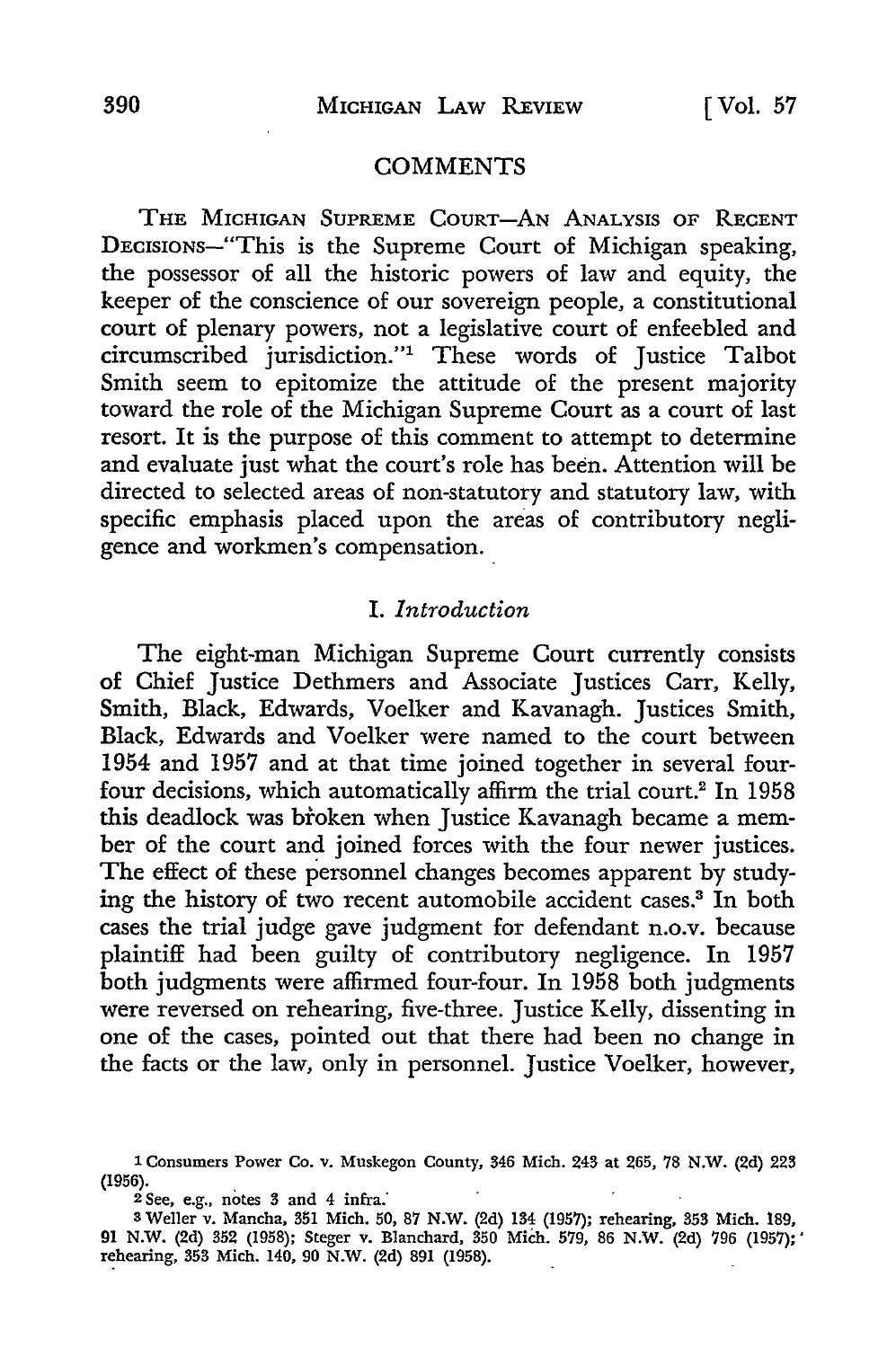1959] **COMMENTS** 391

found "one other change," a change "in how a majority of this Court views the law."<sup>4</sup>

### II. *Non-Statutory Law-Torts*

**A.** *Generally.* If there is a single theme which might be found running through the cases decided in this area it is this: the present majority has indicated a strong tendency to remove obstacles to recovery. It has taken a broad approach toward restitution,<sup>5</sup> cast doubt upon a municipality's immunity from suit,<sup>6</sup> adopted a rule akin to res ipsa loquitur,<sup>7</sup> indicated liberality toward the problem of psychic injuries,<sup>8</sup> and favored a strict attitude toward imputed negligence.9 All this has been done to some extent in derogation of previous Michigan case law. Perhaps most significant has been the court's approach to the duty problem in the law of torts. Justice Smith has gone beyond existing authority in at least two areas. In a dissenting opinion in 1956 he stated that there is a duty on the part of a creditor not to write his debtor's employer in order to coerce payment.<sup>10</sup> In 1958 he wrote a majority opinion stating broadly that a landowner owes a duty of care to a trespassing child.<sup>11</sup>

A recent opinion of Justice Voelker also illustrates this point.12 The action was for breach of warranty in the sale of

<sup>4</sup>Steger v. Blanchard, 353 Mich. 140 at 141-142, 90 N.W. (2d) 891 (1958). For another 4-4 opinion in 1957, see Wall v. Lunn Laminates, 350 Mich. 626, 86 N.W. (2d) 804 (1957). No rehearing was applied for here apparently because Justices Smith, Black, Edwards and Voelker agreed with the trial judge.

<sup>5</sup> Consumers Power Co. v. Muskegon County, 346 Mich. 243, 78 N.W. (2d) 223 (1956); Janiszewski v. Behrmann, 345 Mich. 8, 75 N.W. (2d) 77 (1956), dissenting opinions of Justice Smith.

6 Richards v. Birmingham School District, 348 Mich. 490, 83 N.W. (2d) 643 (1957), dissenting opinion of Justice Edwards joined by Justice Smith. Justice Black concurred specially and refrained from discussing the issue.

7 Higdon v. Carlebach, 348 Mich. 363, 83 N.W. (2d) 296 (1957).

8 Courtney v. Apple, 345 Mich. 223, 76 N.W. (2d) 80 (1956). Cf. Lahar v. Barnes, 353 Mich. 408, 91 N.W. (2d) 261 (1958).

9 Sherman v. Korff, 353 Mich. 387, 91 N.W. (2d) 485 (1958).

10 "But when one of our people buys a refrigerator on time, he does not thereupon hang the vestments of his privacy in his creditor's closet, to stand naked and exposed to whatever measures the creditor chooses to employ to collect the debt." Hawley  $\mathbf{v}$ . Professional Credit Bureau, 345 Mich. 500 at 516, 76. **N.W.** (2d) 835 (1956).

11 "... [T]he fact that the child is a trespasser does not now relieve the owner of the duty to use reasonable care. . . ." Lyshak v. Detroit, 351 Mich. 230 at 248, 88 N.W. (2d) 596 (1958). This could be considered dictum because the defendant conducted a dangerous activity (golfing) after the plaintiff had been discovered. This is the ground upon which Chief Justice Dethmers concurred, joined by Justices Carr and Kelly. Justice Edwards concurred solely on the basis of the quoted language.

12 Spence v. Three Rivers Supply, 353 Mich. 120, 90 N.W. (2d) 873 (1958).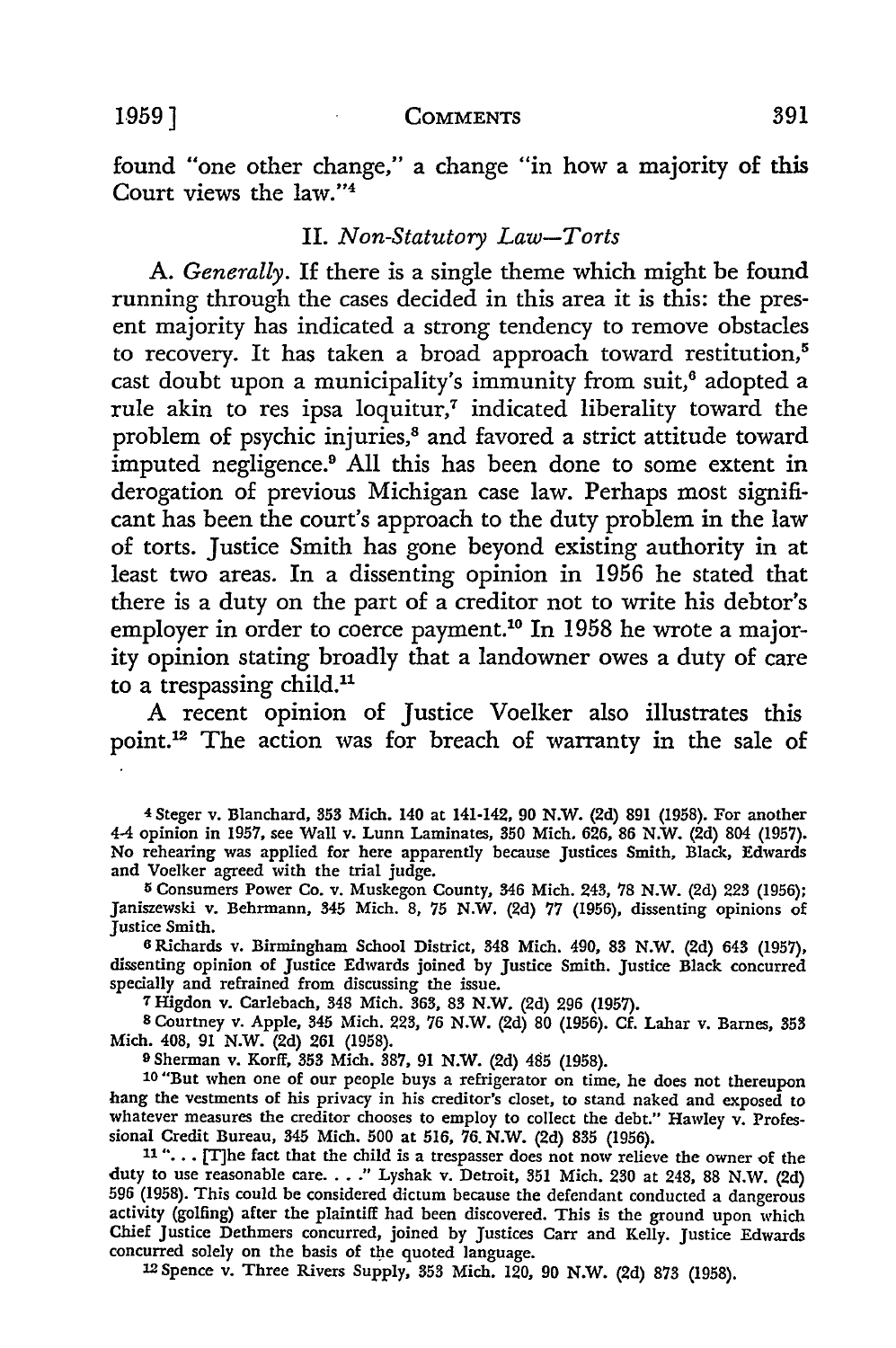chattels. The plaintiff's independent contractor had purchased building blocks from defendant. The trial court denied relief because there was no privity of contract between plaintiff and defendant. This was reversed on appeal, five-three. Justice Kelly, writing for the dissent, followed the traditional analysis: (1) the action is for breach of warranty; (2) there was no privity; (3) therefore the plaintiff must lose.13 Justice Voelker's majority opinion is less easy to summarize. He began by referring to the implied warranty of "merchantability"14 although the facts, the statute<sup>15</sup> cited, and later language indicate that the implied warranty of fitness for purpose was intended. He next expressed an inability to understand why privity should be an element of an action on a warranty yet not of a negligence action.16 He then discussed the exception to the privity requirement but found no reason why it should be limited to dangerous articles or food causing personal injury.<sup>17</sup> Throughout his opinion the requirement of privity was criticized. Against this must be balanced Justice Voelker's reading of the complaint as stating a cause of action in negligence.18

B. *Contributory Negligence.* This aspect of the law of negligence occupies a unique position in the common law of any jurisdiction. Almost completely judge-made law it is readily susceptible to judicial change. Because of its almost daily application and its intimate relation to the problems of ordinary people it is sensitive to social, political and economic influences. Because of the accidental nature of the situations to which it is applied there is but slim possibility of reliance on the doctrine by the people it affects. It is not surprising that this area of the law should occasion more frequent expression of judicial notions of public policy than others.

If the doctrine of contributory negligence itself was not such a device,19 the particular formulations of contributory negligence which grew up thereunder as a matter of law were conveniently

ls Id. at 135 et seq. 14 Id. at 122. 15 Mich. Comp. Laws (1948) §440.15(2). 16 Spence v. Three Rivers Supply, 353 Mich. 120 at 129, 90 **N.W.** (2d) 873 (1958). 17 Id. at 130. 18 Ibid. But cf. id. at 135. 19 See Malone, "The Formative Era of Contributory Negligence," 41 ILL. L. REv.

151 at 158 (1946).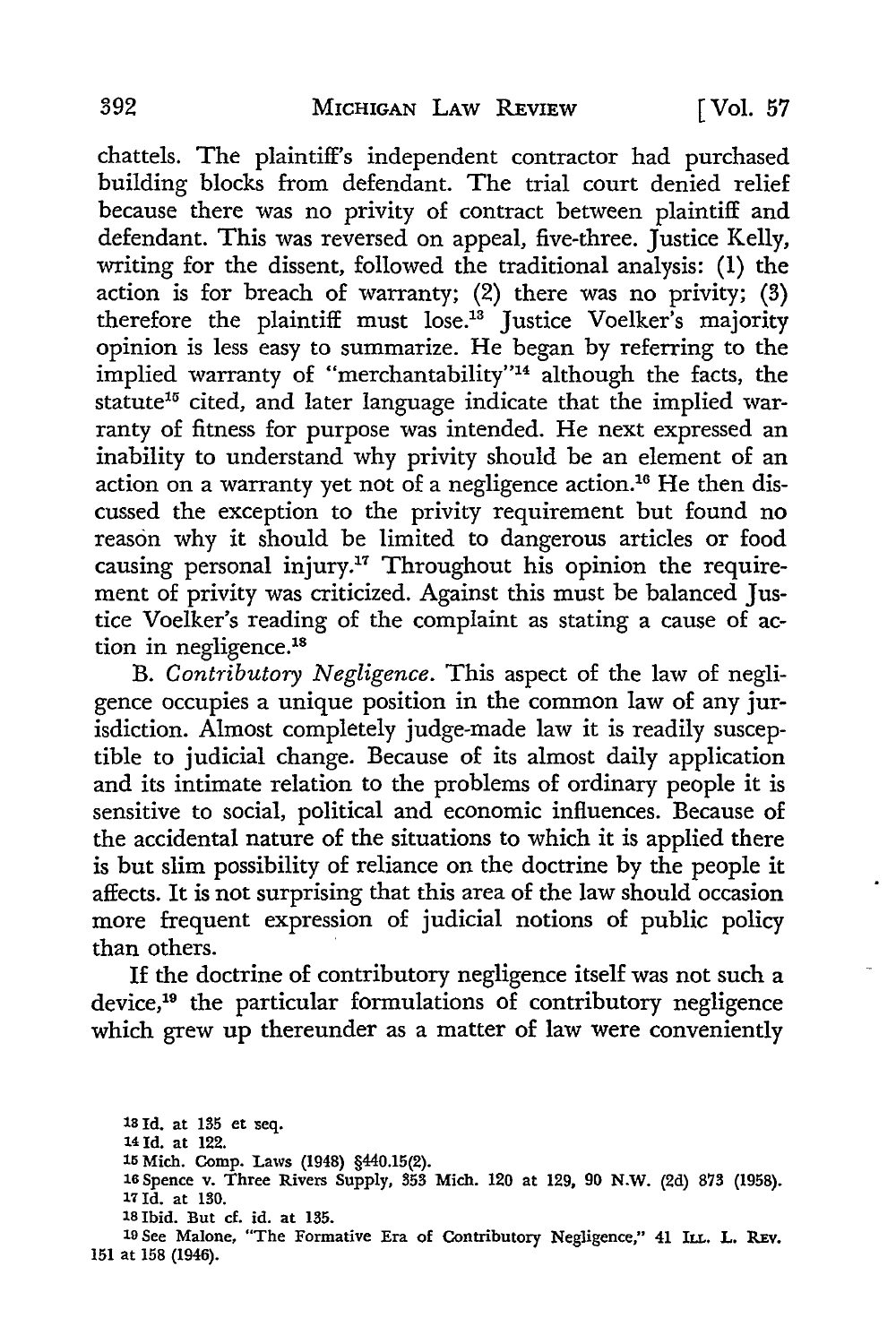"Under present-day traffic conditions a pedestrian, before crossing a street or highway, must (I) make proper observation as to approaching traffic, (2) observe approaching traffic and form a judgment as to its distance away and its speed, (3) continue his observation while crossing the street or highway, and (4) exercise that degree of care and caution which an ordinarily careful and prudent person would exercise under like circumstances."21

Similar formulae arose in a variety of other situations especially in the auto accident field.<sup>22</sup> Thus a doctrine, conceived as a means of allowing judges freedom to decide cases in accordance with the flexible standard of due care, imposed upon its creators the shackles of precedent.<sup>23</sup> When a case fitted any pre-determined pigeonhole the decision would not only be out of the control of the jury, it would be out of the control of the judges as well. The original members of the present majority swiftly recorded their dissatisfaction with this condition of Michigan law.24 When the crusading minority became a deciding majority, a new doctrine arose: the issue of contributory negligence is now to be left for the jury in all cases in which reasonable men might differ; rarely is a case to be taken from the jury.<sup>25</sup> In making this change the majority relied on the following:

(I) A passage from a decision by Judge Cooley26 emphasizing the province of the jury in determining questions of fact upon which reasonable minds might differ.<sup>27</sup> Thus the majority has been able to point out that although it has changed the law, it has done so only in the light of preexisting principles.<sup>28</sup>

22 See JAMIESON AND BROWN, MICHIGAN AUTOMOBILE LAw, 2d ed. (1951).

25 Van Gilder v. C. &: E. Trucking Corp., 352 Mich. 672, 90 N.W. (2d) 828 (1958).

26 Detroit&: M.R. Co. v. Van Steinburg, 17 Mich. 99 at 123 (1868).

27 Gilson v. Bronkhorst, 353 Mich. 148, 90 N.W. (2d) 701 (1958); Cole v. Barber, 353 Mich. 427, 91 N.W. (2d) 848 (1958).

28 Shaw v. Bashore, 353 Mich. 31, 90 N.W. (2d) 688 (1958).

<sup>20</sup> See Turk, "Comparative Negligence on the March," 28 Cm-KENT **L.** REv. 189 (1950); Malone, "Contributory Negligence and the Landowner Cases," 29 MINN. L. REv. 61 at 66 (1945).

<sup>21</sup> Malone v. Vining, 313 Mich. 315 at 321, 21 N.W. (2d) 144 (1946).

<sup>23</sup> See McKinney v. Yelavich, 352 Mich. 687 at 691, 90 N.W. (2d) 883 (1958); 1954 Wis. L. REv. 95 at 139 et seq.

<sup>2</sup>i Sun Oil Co. v. Seamon, 349 Mich. 387, 84 N.W. (2d) 840 (1957).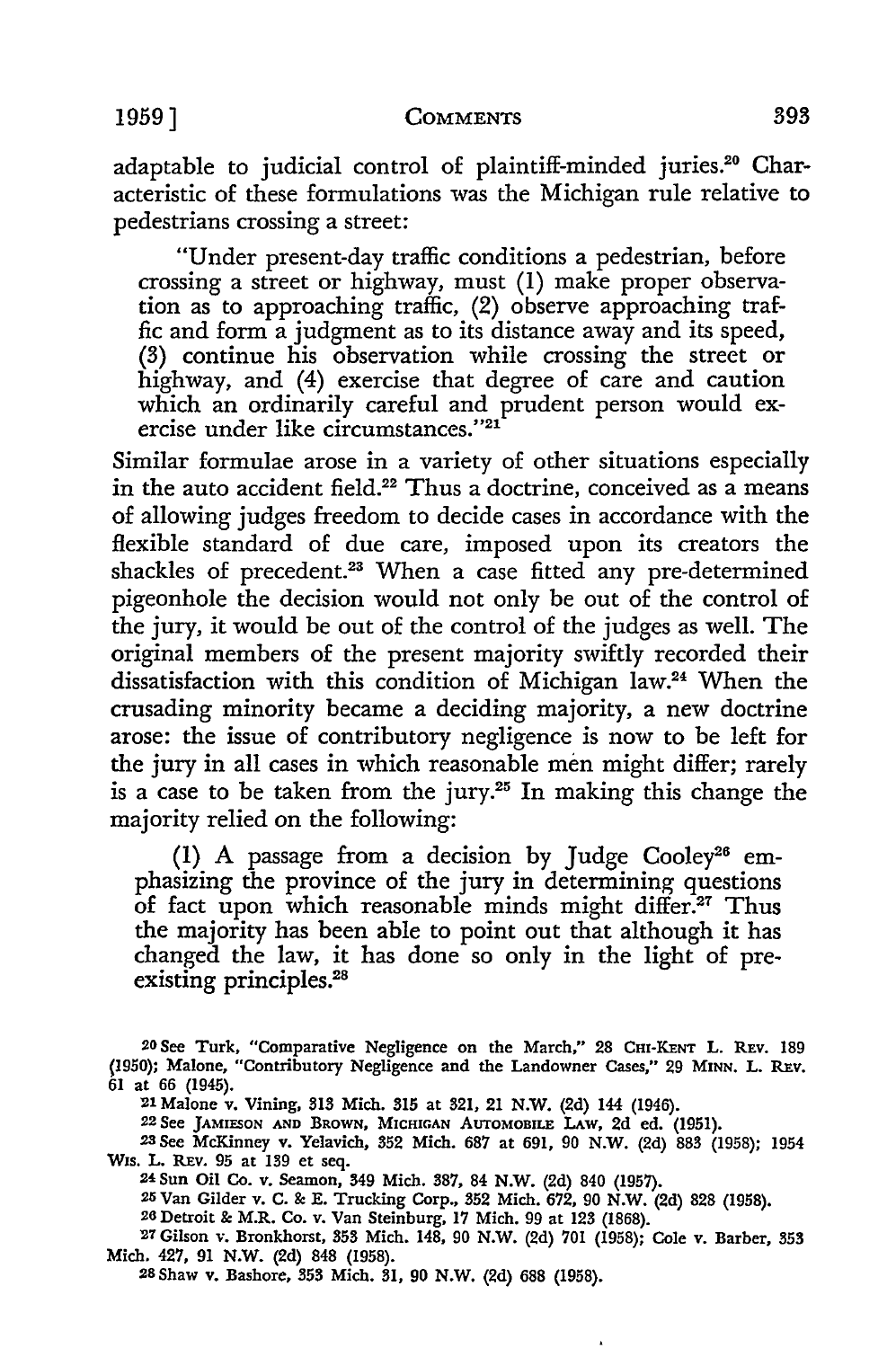(2) The traditional rule that on appeal of a directed verdict for defendant or a judgment for defendant n.o.v., the evidence will be viewed in the light most favorable to the plaintiff.29 By emphasizing this the majority has substantially weakened the contervailing notion that undisputed physical facts overcome the rule.<sup>30</sup>

(3) The assertion that the plaintiff's actions must not be viewed as isolated conduct but rather in the framework of the total situation, including the defendant's negligence;<sup>31</sup> due care by plaintiff does not include the duty to foresee or anticipate the negligent or illegal acts of the defendant.<sup>32</sup>

(4) A belief that substantial changes in traffic conditions invalidate the earlier approach.<sup>33</sup>

Closely related to the retreat from the doctrine of contributory negligence as a matter of law is the unanimously adopted court rule shifting the burden of proof on the issue of contributory negligence from the plaintiff to the defendant.<sup>34</sup> This shift creates a doubtful future for the presumption of due care accorded a deceased party to an accident<sup>35</sup> as it relates to a plaintiff's decedent.<sup>36</sup>

At one time this shifting of the Michigan position appeared destined to become a radical departure from traditional notions, but the more recent decisions indicate that the outcome will be much more moderate than the heralds had portended. Such results should not, however, overshadow the fact that Michigan law on this subject has substantially changed. The effect of a jury determination of the ultimate issue of contributory negligence with the burden of proof on the defendant should undoubtedly produce more plaintiffs' victories.

20 Hoffman v. Burkhead, 353 **Mich.** 47, 90 **N.W.** (2d) 498 (1958).

so Shaw v. Bashore, 353 Mich. 31, 90 N.W. (2d) 688 (1958). But see Van Gilder v. C. & E. Trucking Corp., 352 Mich. 672 at 684, 90 N.W. (2d) 828 (1958).

31 Compare Ware v. Nelson, 351 Mich. 390, 88 N.W. (2d) 524 (1958), with Jones v. Michigan Racing Assn., 346 Mich. 648, 78 N.W. (2d) 566 (1956).

32 Samyn v. Bublitz, 352 Mich. 613, 90 N.W. (2d) 711 (1958); Vandervelt v. Mather, 353 Mich. 1, 90 N.W. (2d) 894 (1958). But see Landon v. Shepherd, 353 Mich. 500 at 507, 91 N.W. (2d) 844 (1958).

33 Krause v. Ryan, 344 Mich. 428 at 439, 74 N.W. (2d) 20 (1955) (dissent); Bartlett v. Melzo, 351 Mich. 177 at 181, 88 N.W. (2d) 518 (1958); McKinney v. Yelavich, 352 Mich, 687 at 690 et seq., 90 N.W. (2d) 883 (1958).

34 Mich. Court Rule 23, §3a, adopted April 14, 1958, effective June 1, 1958. Reported 352 Mich. p. xiii (1958).

35 Shaw v. Bashore, 353 Mich. 31, 90 N .W. (2d) 688 (1958);, Steger v. Blanchard,: 353 Mich. 140, 90 N.W. (2d) 891 (1958).

36 GREGORY, LEGISLATIVE LOSS DISTRIBUTION IN NEGLIGENCE ACTIONS 50 (1936).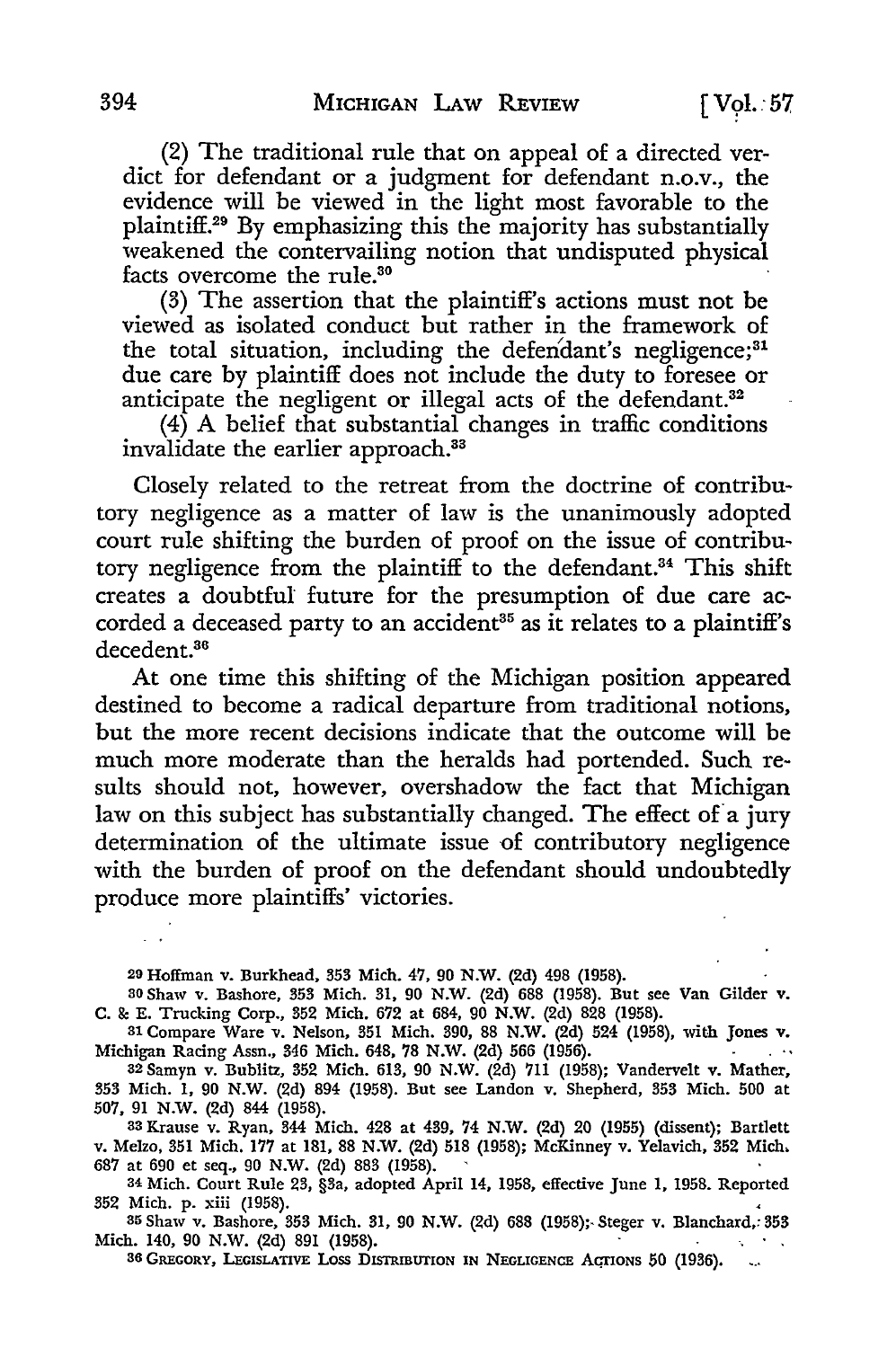## III. *Statutory Law*

A. *Generally.* Neither the present majority nor the minority has developed a sophisticated technique for interpreting statutes, although the majority is perhaps more likely to appeal to broad sociological considerations $37$  or a presumption that the legislature intended a "just" result.<sup>38</sup> Both groups have placed heavy reliance upon decisions from other states without establishing any connection between those decisions and the intent of the Michigan legislature.30 On occasion the present majority has devoted considerable space to a review of the legal history surrounding the statute in question, with largely inconclusive results.<sup>40</sup> At other times it has adopted a literal approach<sup>41</sup> and ignored highly persuasive legislative history.<sup>42</sup>

One area in which some definitive pattern of the court's approach to problems of statutory interpretation has developed concerns cases involving statutes which have been previously interpreted or amended. Four situations need to be considered. (1) The legislature enacts a statute, the court interprets it and the legislature leaves the statute untouched. In this situation it has been stated that the legislature did not by silence adopt the court's interpretation. The question concerns only the propriety of the initial interpretation.43 (2) The legislature enacts a statute, the court interprets it and subsequently the statute is re-enacted without change. In this situation it has been stated that the legis-

87 See Pazan v. Unemployment Compensation Commission, 343 Mich. 587 at 592, 73 N.W. (2d) 327 (1955) (dissent); Powell v. Employment Security Commission, 345 Mich. 455, 75 N.W. (2d) 874 (1956). But see In re Smith's Estate, 343 Mich. 291, 72 N.W. (2d) 287 (1955).

38 See Van Dorpel v. Haven-Busch Co., 350 Mich. 135, 85 N.W. (2d) 97 (1957). The present minority has used the same reasoning. MacDonald v. Quimby, 350 Mich. 21, 85 N.W. (2d) 157 (1957).

39 See, e.g., Butterfield Theaters v. Revenue Dept., 353 Mich. 345, 91 **N.W.** (2d) 269 (1958).

40 Moore v. Palmer, 350 Mich. 363, 86 **N.W.** (2d) 585 (1957), followed in Kiefer v. Gosso, 353 Mich. 19, 90 **N.W.** (2d) 844 (1958).

41 E.g., Kroes v. Harryman, 352 Mich. 642, 90 **N.W.** (2d) 444 (1958).

42 See dissenting opinion of Justice Carr in Dyer v. Sears, Roebuck &: Co., 350 Mich. 92 at 100-102, 85 **N.W.** (2d) 152 (1957).

43 Van Dorpel v. Haven-Busch Co., 350 Mich. 135, 85 **N.W.** (2d) 97 (1957). Justice Voelker pointed out that the court which had originally decided the question was working with new legislation and lacked the experience which time had given the present court. Yet Justice Black was joined by Justice Voelker when he stated that a decision of the same earlier court was entitled to greater weight than intervening opinions overruling it because the earlier court was closer to the legislation. Dyer v. Sears, Roebuck &: Co., 350 Mich. 92 at 95, 85 N.W. (2d) 152 (1957).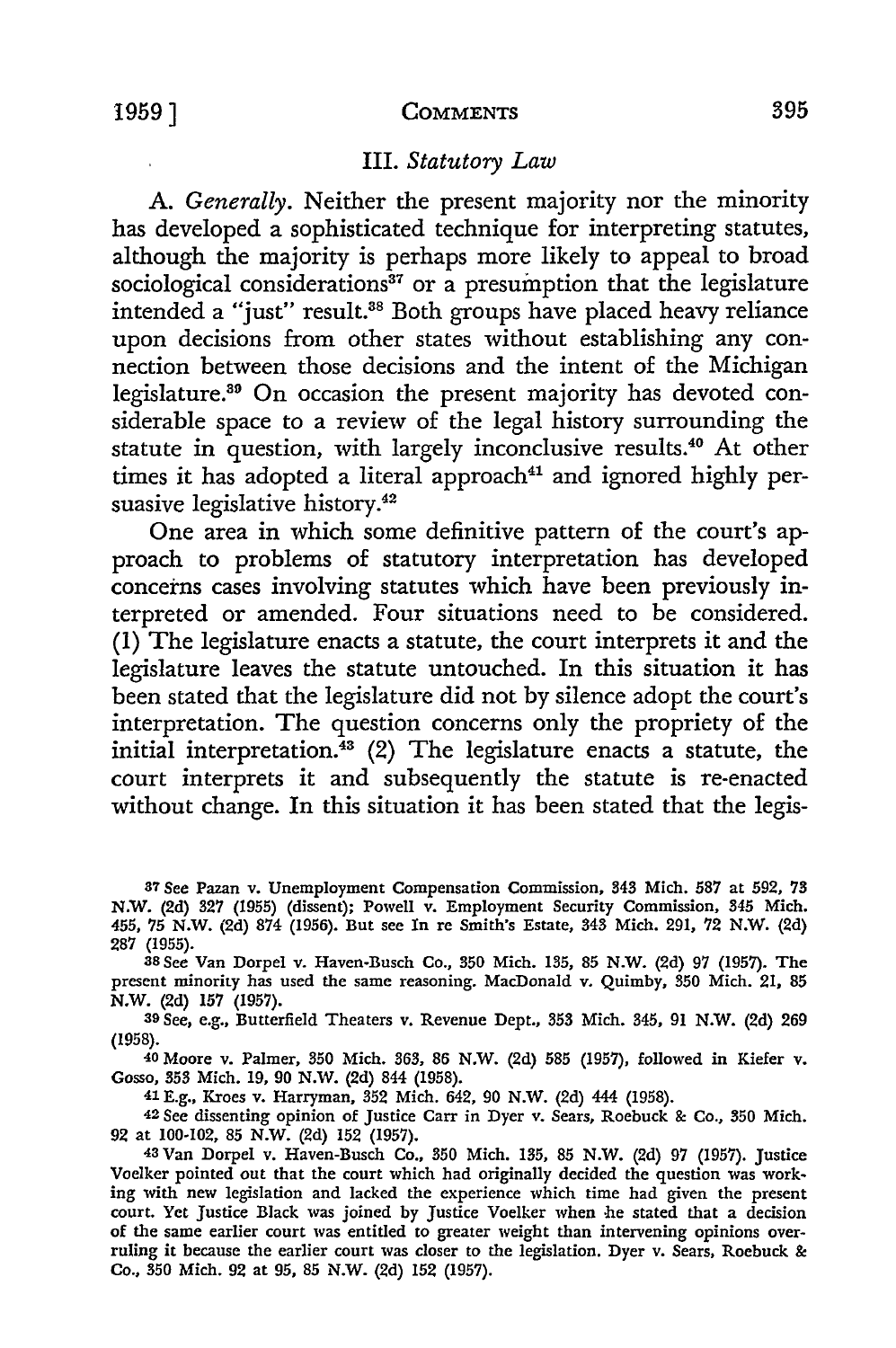Iature has adopted the judicial interpretation. It is presumed that the legislature knew of the interpretation and would have amended the statute had it disapproved.<sup>44</sup> (3) The legislature enacts a statute, the court interprets it and the legislature subsequently amends the statute. In this situation it is presumed that the legislature intended some change in the prior interpretation.<sup>45</sup> (4) The legislature enacts a statute, the court does not interpret it and the legislature subsequently amends the statute. In this situation the court feels free to interpret the original statute to have the same effect as the amended statute. Here the preceding rule does not apply, there being no interpretation to be affected by the change; the legislature might have intended merely to clarify the  $law<sup>46</sup>$ 

B. Workmen's Compensation. The Workmen's Compensation Act<sup>47</sup> has not only been the most frequently interpreted Michigan statute in recent years, but it has also received the most comprehensive "treatment."48 As in the area of contributory negligence, the present majority of the court views its decisions not as changes but as a return to earlier correct interpretations of the act.<sup>49</sup>

I. *Employment.* "Arising out of and in the course of employment" has long been treated as a dual standard by Michigan courts.50 "Arising out of" has been construed to mean that the employment must be the proximate cause of the injury.<sup>51</sup> "In the course of employment" has been interpreted to relate to the time, place and circumstances of the injury.<sup>52</sup>

In changing the Michigan position from perhaps the most

44 Jeruzal v. Wayne County Drain Commissioner, 350 Mich. 527, 87 **N.W.** (2d) 122 (1957).

45 See MacDonald v. Quimby, 350 Mich. 21, 85 N.W. (2d) 157 (1957).

46 Detroit Edison v. Janosz, 350 Mich. 606, 87 N.W. (2d) 126 (1957).

47 Mich. Comp. Laws (1948), chapters 411 to 417, §411.1 et seq., as modified by chapter 408, §408.1 et seq.

<sup>48</sup>This "treatment" has not been exclusively judicial. The act had been amended 196 times up to 1957. Sheppard v. Michigan Nat. Bank, 348 Mich. 577 at 631, 83 **N.W.**  (2d) 614 (1957).

49 See Barron v. Detroit, 348 Mich. 213 at 216, 82 N.W. (2d) 463 (1957).

50 Buvia v. Oscar Daniels Co., 203 Mich. 73, 168 N.W. 1009, 7 A.L.R. 1301 (1919); Thier v. Widdifield, 210 Mich. 355, 178 N.W. 16 (1920); Sichterman v. Kent Storage Co., 217 Mich. 364, 186 N.W. 498, 20 A.L.R. 309 (1922); Appleford v. Kimmel, 297 Mich. 8, 296 N.W. 861 (1941).

51 See note 47 supra and Graham v. Sommerville Constr. Co., 336 Mich. 359, 58 **N.W.**  (2d) 101 (1953).

52 See notes 47 and 48 supra and Mann v. Board of Education of Detroit, 266 Mich. 271, 253 N.W. 294 (1934).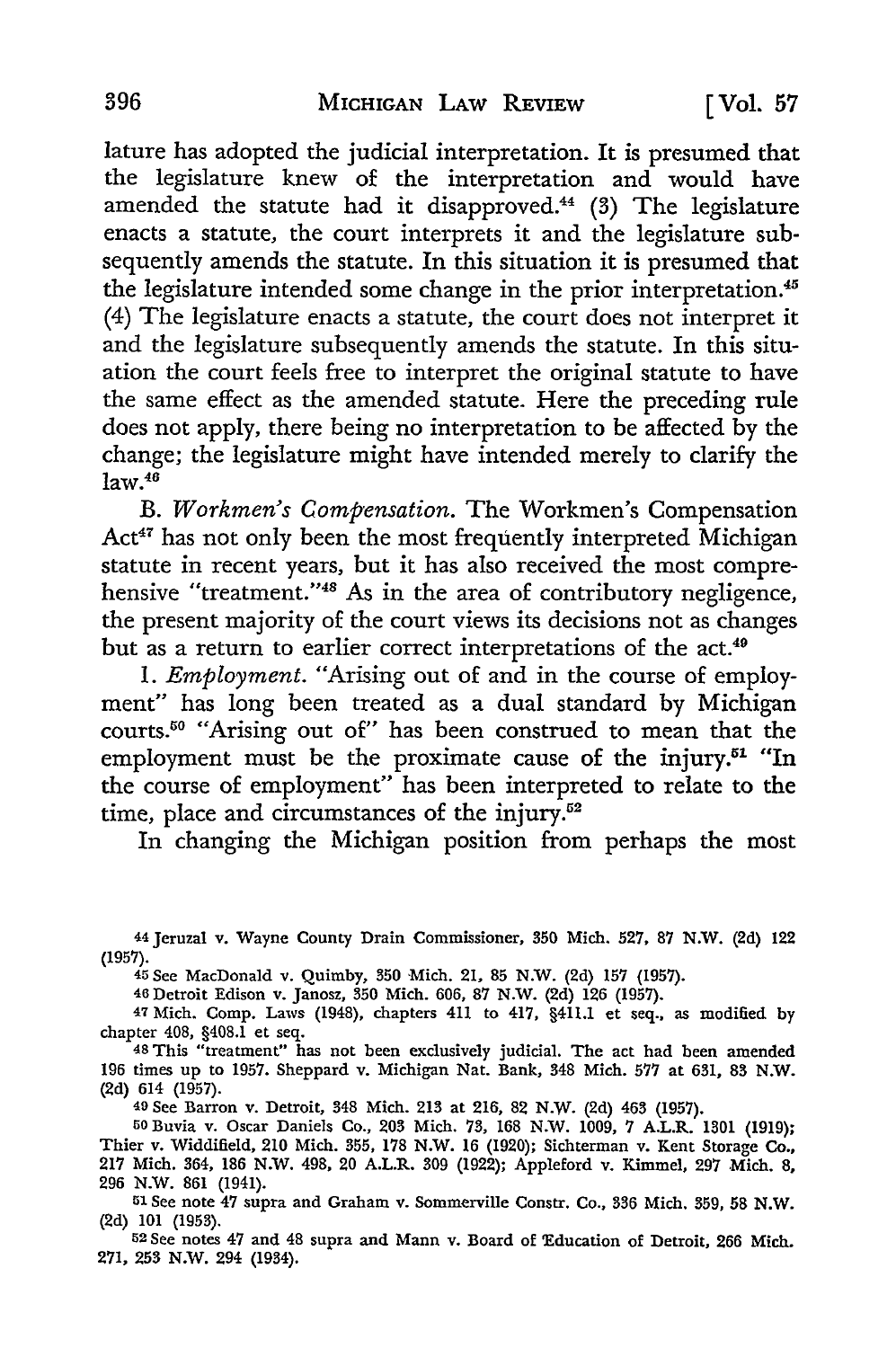conservative<sup>53</sup> to a position of leadership in the movement toward greater liberality, the present majority has not effected much change in the formal interpretations given the phrases "arising out of" and "in the course of" as used in the act. The majority continues to require a causal relation between the employment and injury<sup>54</sup> although the element of proximate cause seems somewhat diluted.<sup>55</sup> Instead of changing the applicable tests, the majority has achieved liberality by broadening interpretation of the word "employment." It has replaced the earlier "what he was hired to do" or "control" test<sup>56</sup> with a rather complete catalog of activities at work.51

An incidental effect of this sweeping definition of employment is a rather hazy merging of the dual standard. This merger is of little significance in the ordinary case because once the "arising out of" test is satisfied, satisfaction of the "in the course of" test is nearly automatic. There are two instances, however, when the distinction between the two tests could be of controlling importance. One involves the statutory presumption that an employee is in the course of his employment when arriving at and leaving his employer's premises.<sup>58</sup> The other involves the legislative pre-emption of an employee's common law actions against his employer for injuries occurring "in the course of ... his employment."59 In both instances "arising out of" was omitted by the legislature.

2. *Accident.* The second interpretative difficulty involves the term "personal injury." In 1914 the court determined that to be compensable under Part  $II<sup>60</sup>$  of the act an injury must be accidental, and denied compensation for an occupational disease.<sup>61</sup> In 1937 the legislature enacted Part VII<sup>62</sup> providing compensa-

53 See Pound, "Comments on Recent Important Workmen's Compensation Cases," **15** NACCA L.J. 45 at 54 (1955).

<sup>54</sup>Crilly v. Ballou, 353 Mich. 303 at 327, 91 N.W. (2d) 493 (1958); Stewart v. Chrysler Corp., 350 Mich. 596, 87 N.W. (2d) 117 (1957).

55 See Redfern v. Sparks-Withington Co., 353 Mich. 286, 91 N.W. (2d) 516 (1958). 56 Salmon v. Bagley Laundry Co., 344 Mich. 471, 74 N.W. (2d) 1 (1955); Tegels v.

Kaiser-Frazer Corp., 329 Mich. 84, 44 N.W. (2d) 880 (1950). <sup>57</sup>Salmon v. Bagley Laundry Co., 344 Mich. 471 at 475 (dissent). See also Wheeler

v. Dept. of Conservation, 350 Mich. 590, 87 N.W. (2d) 69 (1957). 58 Mich. Comp. Laws (Supp. 1956) §412.1. But see Dyer v. Sears, Roebuck &: Co., 350

Mich. 92, 85 N.W. (2d) 152 (1957).

59 Mich. Comp. Laws (1948) §411.1.

60 Mich. Comp. Laws (1948) §412.1 et seq.

61Adams v. Acme White Lead&: Color Works, 182 Mich. 157, 148 N.W. 485 (1914). 62 Mich. Public Act No. 61 (1937).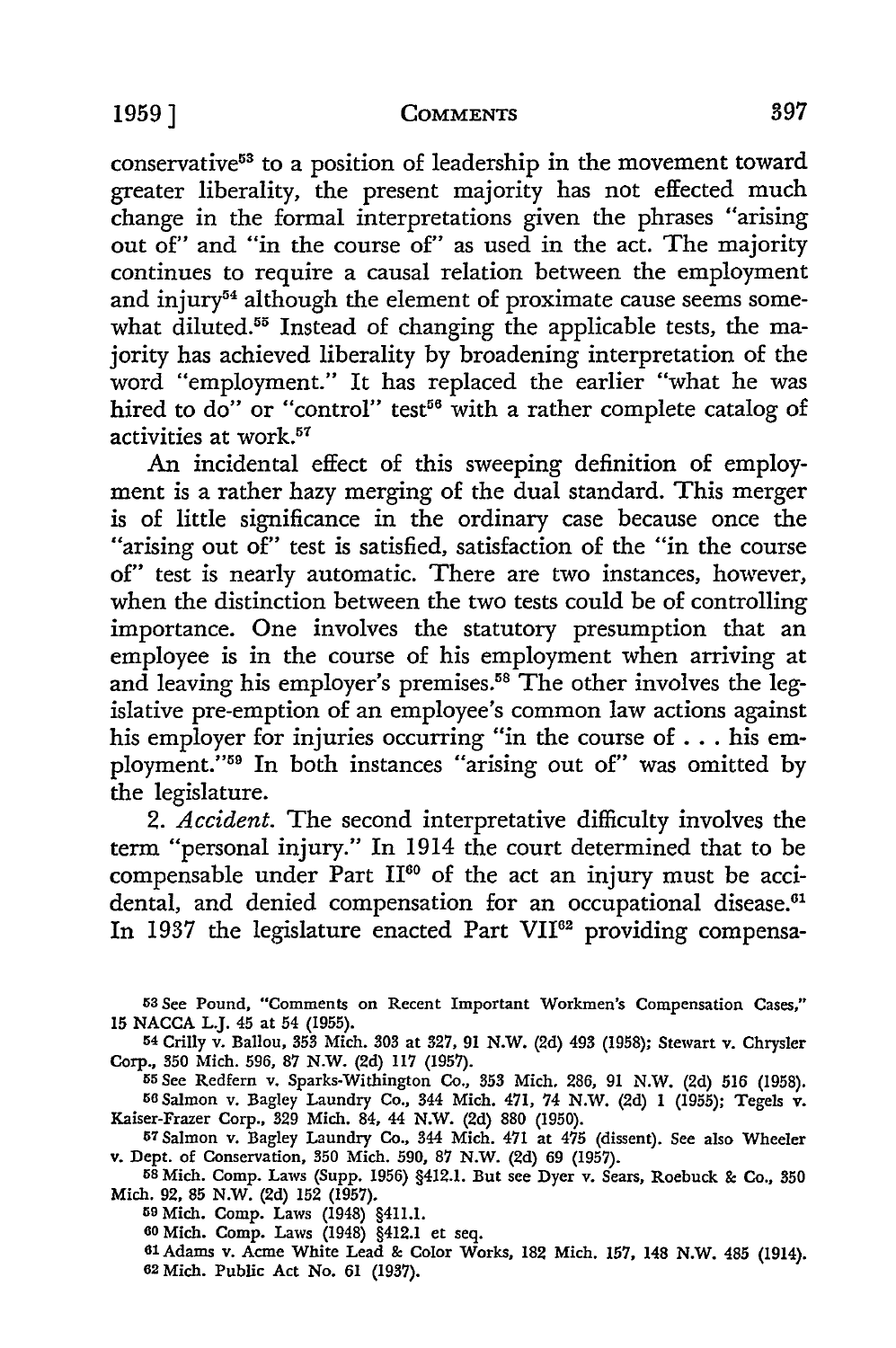tion for occupational injuries and diseases. The word "accident" did not appear in the basic compensating provisions but did appear in other sections and in the title. In 1943 and again in 1952 the legislature amended the act and omitted the terms "accident" and "accidental" in fifty-two places altogether.<sup>63</sup> The question presented by this legislative activity was whether or to what extent the accident requirement had been eliminated from the act. Early cases considering this question display considerable diversity of opinion.<sup>64</sup> Contrary to judicial statements that this problem has been finally settled,<sup>65</sup> the cases evidence a greater difference of opinion than ever before. Justice Carr requires accidental cause throughout the act. Justice Edwards would not require accident of any sort in Part II but has given no opinion as to Part VII. Chief Justice Dethmers would not require any accident as to "single-event injuries," those not the result of aggravation of pre-existing physical defects. Justice Kelly would require only an accidental result in non-aggravation cases under Part II. Justices Smith and Black require only accidental result, but require it in both parts. This is gleaned from two decisions comprised of twelve opinions signed seventeen times by only seven justices.<sup>66</sup> Of the present court, Justices Voelker and Kavanagh did not participate.

3. *Aggression and Horseplay.* One employee maliciously or sportively attacks another. In the ensuing activity one or the other of them is hurt. Can the injured one recover compensation? The old rules were fairly clear. In the case of malicious aggression: (a) the aggressor could not recover because the act specifically bars compensation for injuries occasioned by the injured employee's intentional and willful misconduct;<sup>67</sup> (b) the victim to recover need only show that the assault was incident to his employment.<sup>68</sup>

<sup>63</sup> Mich. Public Act No. 245 (1943).

<sup>64</sup> E.g., Hagopian v. Highland Park, 313 Mich. 608, 22 N.W. (2d) 116 (1946): Anderson v. General Motors Corp., 313 Mich. 630, 22 N.W. (2d) 108 (1946); Kasarewski v. Hupp Motor Car Corp., 315 Mich. 225, 23 N.W. (2d) 689 (1946); Brazauskis v. Muskegon County Board of Road Commissioners, 345 Mich. 480, 76 N.W. (2d) 851 (1956).

<sup>65</sup> See Coombe v. Penegor, 348 Mich. 635 at 657, 83 N.W. (2d) 603 (1957).

<sup>66</sup>Sheppard v. Michigan Nat. Bank, 348 Mich. 577, 83 N.W. (2d) 614 (1957), a 1-2-2-1-2-1 decision; and Coombe v. Penegor, 348 Mich. 635, 83- **N.W.** (2d) 603 (1957), a 1-1-2-1-2-1 decision. See also Redfern v. Sparks-Withington Co., 353 Mich. 286, 91 **N.W.**  (2d) 516 (1958).

<sup>67</sup> Mich. Comp. Laws (1948) §412.2; Horvath v. La Fond, 305 Mich. 69, 8 **N.W.** (2d) 915 (1943).

<sup>68</sup> Marshall v. Baker-Vawter Co., 206 Mich. 466, 173 N.W. 191 (1919); Schultz v.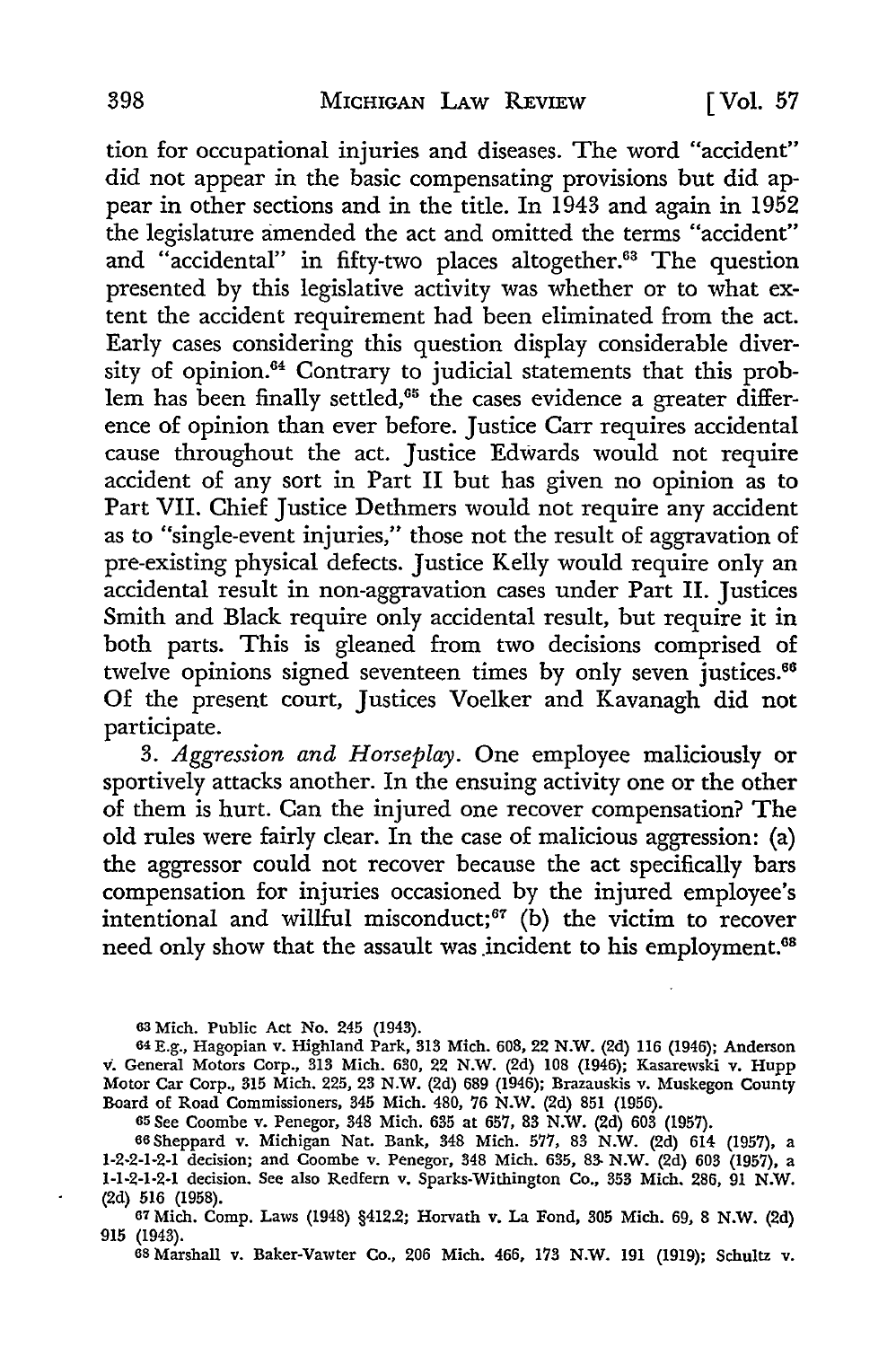### 1959] **COMMENTS** 399

In the case of horseplay the injured employee usually could not recover, whether or not he participated, because the injury did not arise out of and in the course of the employment.<sup>69</sup>

The present majority has indicated dissatisfaction with these rules. In the case of malicious aggression it has stated that the distinction between the aggressor and the victim is difficult, if not completely unrealistic to make, and has indicated that very limited judicial review will be given administrative findings that the injured employee was the victim rather than the aggressor.<sup>70</sup> In deciding a case in which the malicious aggressor question was clearly not before them, four members of the majority indicated that they would require something closely akin to premeditation to bar the aggressor's recovery.<sup>71</sup> The non-aggressor apparently still must show that the injury was incident to his employment, but this requirement is probably merely an application of the expanded concept of "employment."<sup>72</sup> In the case of horseplay, the fact of horseplay will no longer bar the non-participant.<sup>78</sup> The participant also will be allowed recovery where he can show that the injury arose out of and in the course of employment; again this would seem to be an application of "employment" in its expanded connotation.<sup>74</sup>

4. *Conclusion.* The majority has definitely indicated the general approach it will take in interpreting the workmen's compensation act. Previous cases had vacillated between two conflicting maxims of statutory interpretation: statutes in derogation of the common law are to be strictly construed;<sup>75</sup> remedial statutes are to be broadly construed.76 Today there should be little doubt but that the latter controls.<sup>77</sup>

Yet even assuming that by liberalizing interpretation of

- 70 Stewart v. Chrysler Corp., 350 Mich. 596 at 600, 87 N.W. (2d) 117 (1957).
- 71 Crilly v. Ballou, 353 Mich. 303, 91 N.W. (2d) 493 (1958).
- 72 Note 70 supra.
- <sup>73</sup>Hollingsworth v. Auto Specialties, 352 Mich. 255 at 265, 89 N.W. (2d) 431 (1958). 74lbid.
- 75 E.g., Smith v. Wilson Foundry & Machine Co., 296 Mich. 484, 296 N.W. 654 (1941). 76 E.g., Simpson v. Lee & Cady, 294 Mich. 460, 293 N.W. 718 (1940).

77 "... [W]e reject . . . [the derogation maxim] without qualification." Sheppard v. Michigan Nat. Bank, 348 Mich. 577 at 589, 83 N.W. (2d) 614 (1957).

Chevrolet Motor Co., 256 Mich. 393, 239 N.W. 894 (1932); Slusher v. Pontiac Fire Dept., 284 Mich. 657, 280 N.W. 78 (1938).

<sup>60</sup> Tarpper v. Weston-Mott Co., 200 Mich. 275, 166 N.W. 857 (1918); Derhammer v. Detroit News, 229 Mich. 658, 202 N.W. 958 (1925); Jones v. Campbell, Wyant & Cannon Foundry Co., 284 Mich. 358, 279 N.W. 860 (1938).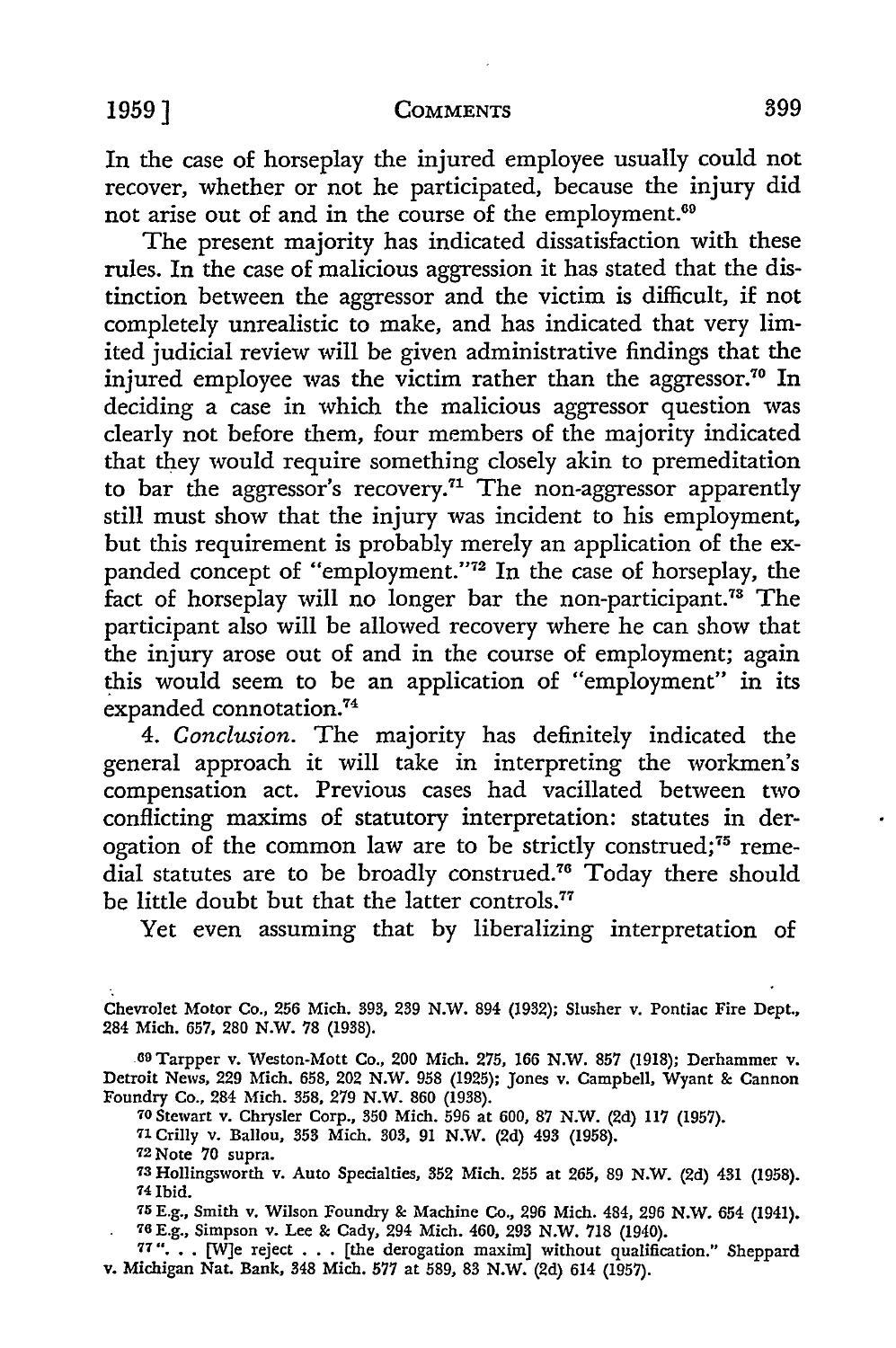the act the majority has furthered its overall policy, the manner in which this has been accomplished leaves something to be desired. Although the opinions clearly apprise counsel of the majority attitude, they appear to do little to clarify the law. In place of a "3-2-2 monster" decision,78 the court now provides "settled" 1-2-2-1-2-1 decisions.<sup>79</sup> This is more than unsettling to the lawyer, as it would seem to frustrate one of the basic purposes of the act-prompt settlement of workmen's claims at a minimum of litigation and expense.<sup>80</sup>

## **IV.** *Conclusion*

Any analysis of the efforts and direction of a court of law must consider the approach of that court to the application of the doctrine of stare decisis in formulating its decisions. The American doctrine of stare decisis is not a rule requiring strict adherence to precedent, a rule which is broken when a prior decision is overruled.<sup>81</sup> Rather it is a broad principle flexibly adjusting two needs, the need for stability and the need for progress in the law. There is no problem of stare decisis if a court feels the prior decision to be correct. If a court feels the prior decision to have been wrong it must then consider application of the doctrine of stare decisis by balancing the good and bad which will result from overruling or following precedent, a question of social policy. Generally a court will be more likely to resolve the issue in favor of following precedent where the area of law is such that reliance has previously been placed upon the existing rule. Typically this would be true as to the "vested interests" concepts which exist in property and contract law and to criminal law. On the other hand, where action has been taken largely without reference to the existing law, a court may

<sup>78</sup> Justice Black so described Beltnick v. Mt. Pleasant State Home &: Training School, 346 Mich. 494, 78 N.W. (2d) 302 (1956), in Sheppard v. Michigan Nat. Bank, 348 Mich. 577 at 579, 83 N.W. (2d) 614 (1957).

<sup>79</sup> See note 66 supra.

so See Hill, "Progress in the Field of Workmen's Compensation," 13 DET. B. Q. 8 (1945); LARSON, WORKMEN'S COMPENSATION §2.20 (1952); Crilly v. Ballou, 353 Mich. 303 at 309, 91 N.W. (2d) 493 (1958).

<sup>81</sup> The British doctrine is much more strict and consequently requires an extremely careful determination of the *ratio decidendi* of a decision. 17 Mon. L. REv. 462 (1954); '11 L. Q. REv. 196 (1955).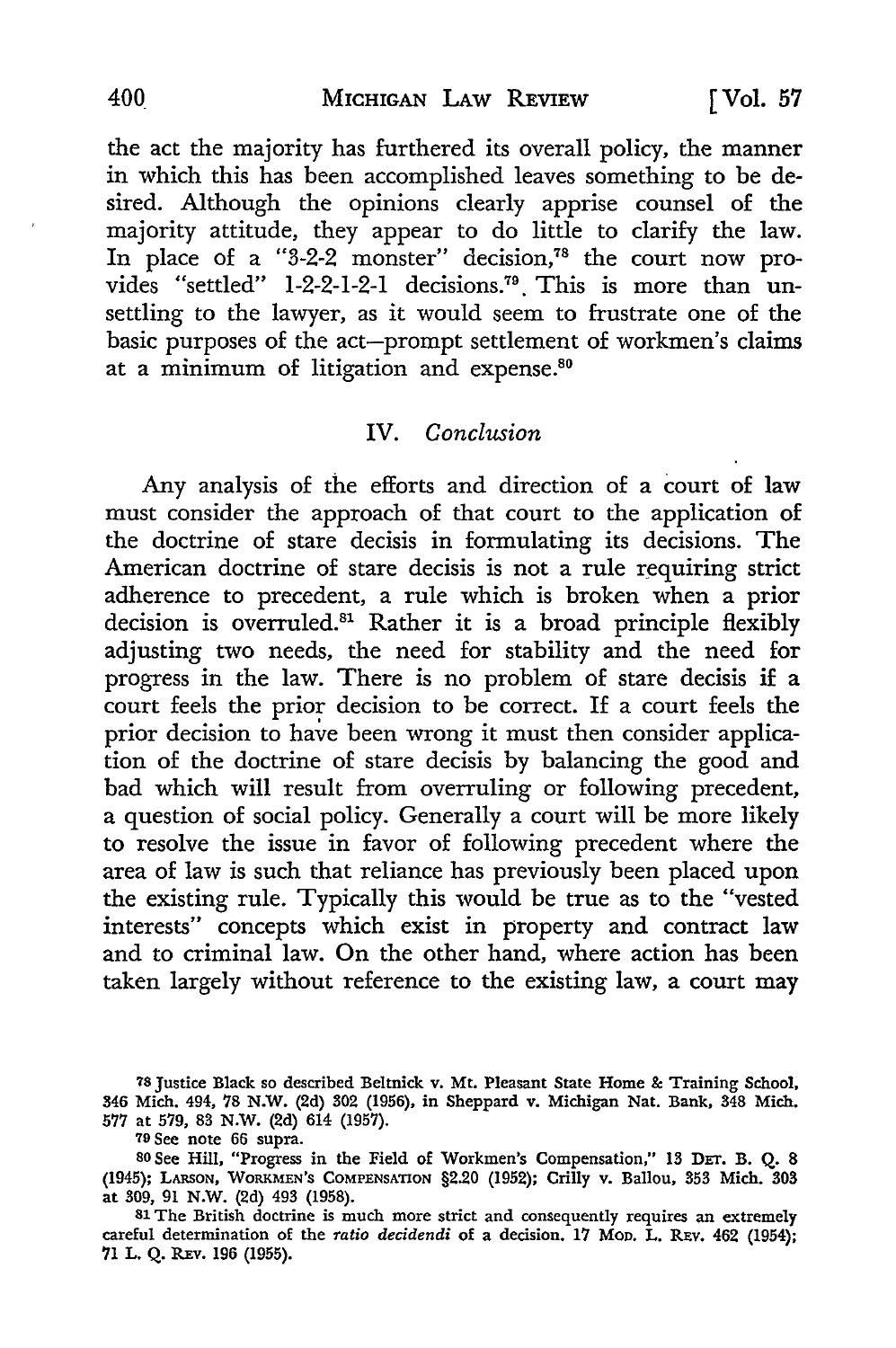be less disposed to follow precedent.<sup>82</sup> This would be the case in areas of torts and workmen's compensation in which the Michigan Supreme Court has recently been so active.

There seem to be two basic points in issue between the present majority and minority of the Michigan Supreme Court. One concerns the soundness of particular rules. The other involves application of stare decisis where a change in the rules may be desirable. Unfortunately there has been little or no clarification in the opinions as to which of the two possible disputes a particular case involves. It is notable, however, that the minority most frequently relies upon Michigan precedents whereas the majority searches more widely for its authority, citing not only cases from other jurisdictions but also relying heavily upon treatises and the Restatements.<sup>83</sup> From this it might be inferred that the minority relies on the inertia of stare decisis while the majority asserts the wrongness of the particular rule in question. It is regrettable that both groups cannot come to grips with both issues.

The method of analysis employed in decisions by the present court often touches polar extremes. At times it is very careful to avoid generalizations.<sup>84</sup> In other instances opinions are directed at a broad but non-decisive issue.<sup>85</sup> Opinions of this type are frequently written by dissenting justices and might be explained as a matter of judicial advocacy.<sup>86</sup> Nevertheless, considering the frequency with which such dissents have become law, a more thorough exposition of the problems involved would seem to be warranted. The decisions are frequently very long and padded

<sup>82</sup> Von Moschzisker, "Stare Decisis in Courts of Last Resort," 37 HARV. L. REv. 409 (1924). But see Sprecher, "The Development of the Doctrine of Stare Decisis and the Extent to Which It Should Be Applied," 31 A.B.A.J. 501 (1945); Douglas, "Stare Decisis," 49 CoL. L. REv. 735 (1949).

<sup>83</sup> See, e.g., Bisceglia v. Cunningham Drugstores, 350 Mich. 159, 85 N.W. (2d) 91 (1957); Denton v. Utley, 350 Mich. 332, 86 N.W. (2d) 537 (1957).

<sup>84</sup> People v. Stoeckl, 347 Mich. I, 78 N.W. (2d) 640 (1956); People v. McFadden, 347 Mich. 357, 79 N.W. (2d) 869 (1956).

<sup>85</sup> See, e.g., Justice Smith's dissent in People v. Robinson, 344 Mich. 353, 74 N.W. (2d) 41 (1955).

<sup>86</sup> Edwards, "Dissenting Opinions of Mr. Justice Smith," 34 UNIV. DET. L.J. 81 at 85-86 (1956); Moorhead, "Concurring and Dissenting Opinions," 38 A.B.A.J. 821 (1952); Stephens, "Function of Concurring and Dissenting Opinions in Courts of Last Resort," 5 UNIV. FLA. L. REv. 394 (1952); Carter, "Dissenting Opinions," 4 HAsTINGS L.J. 118 (1953); Musmanno, "Dissenting Opinions," 6 KANs. L. REv. 407 (1958); Musmanno v. Eldredge, 382 Pa. 167, 114 A. (2d) 511 (1955).